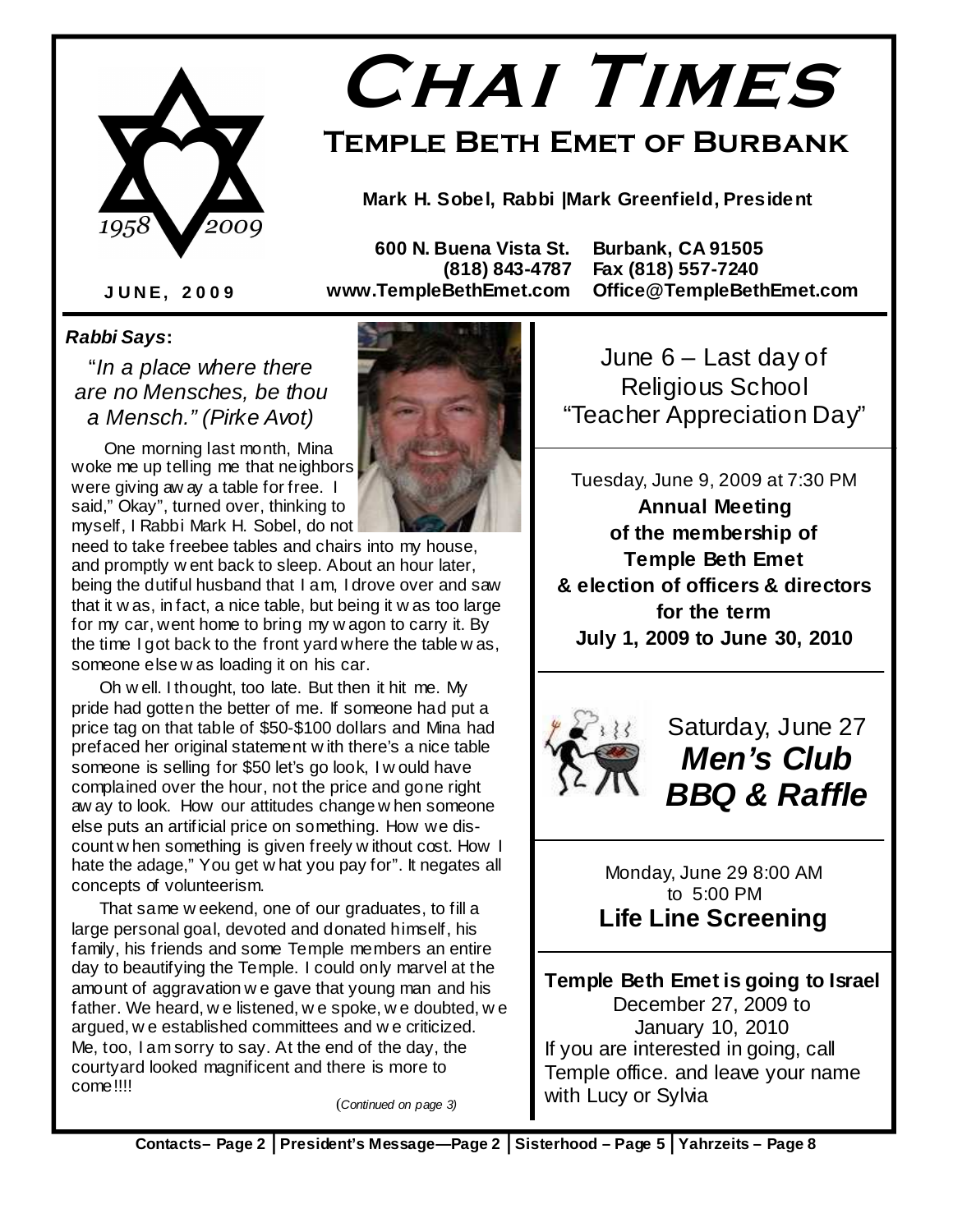## President's message

Dear friends and fellow temple members,

This letter represents my culminating message as president of Temple Beth Emet. For the previous eleven months I have endeavored to share w ith you

my thoughts, hopes, and feelings about issues relevant to our congregation and our community, and to sprinkle those messages w ith a bit of humor, w hen possible. Those of you w ho know me personally know I strive to face life's realities w ith a positive, take-charge, getthe-job-done approach, w hether replacing a bulb or a computer system.

I believe that w hen a problem becomes apparent, it is incumbent upon leadership to resolve it in a logical, ethical w ay. This year, like all years, has had its share of problems, some carried over from previous years and others which are new.

When Naoma Goodman, a past president and valued member of our community, passed aw ay this year, our membership, including myself, was unaware and unable to demonstrate our respect by attending her memorial. This w as an injustice to a dear w oman and to the people who loved her. As a result, I charged a committee w ith the task of investigating and setting up a temple-w ide communication system. The result of this committee's w ork is our current phone tree.

Another concern was that over the past ten years or so, membership has hovered at around tw o hundred families, barely enough to sustain the temple during good economic times. To increase membership, the board discussed advertising methods. Some people pushed for wholesale distribution of a mailer coupon at \$2,500 a shot, some wanted to spend similar sums of money on newspaper ads, a dying medium. I pushed to reach out to the younger folks through an up-todate, functional w ebsite. We now have a functioning w ebsite.

**(Continued on page 9)** 

#### **TEMPLE BETH EMET CONTACTS**

| President                           | .Mark Greenfield | .818-749-2839 |
|-------------------------------------|------------------|---------------|
|                                     |                  | 818-843-4787  |
| HavurahRuth Glick                   |                  | 818-780-9134  |
| Host an Oneg                        | .call Temple     | 818-843-4787  |
| Men's ClubJerry Engelberg           |                  | 818-843-4787  |
|                                     | Beth Rosen       | 818-843-4787  |
| Reach Out                           | .call Temple     | 818-843-4787  |
|                                     |                  | 818-843-4787  |
| Sisterhood Membership               | Ruth Glick       | 818-780-9134  |
| Temple Enrichment                   | .call Temple     | 818-843-4787  |
| Temple MembershipRuth Glick         |                  | 818-780-9134  |
| Temple Usage                        | .call Temple     | 818-843-4787  |
| TributesJohn Eisinger               |                  | 818-842-5439  |
| Ways and Means                      | Lisa De Luca     | 818-843-4787  |
|                                     |                  |               |
| PublicityYvonne Beltzer818-848-6204 |                  |               |

**Rabbi William M. Kramer Z''L\* . . . . . . . . . . Rabbibill.com** \*May his memory be a blessing.



#### **CHAI TIMES TempleBethEmet.com**

**Chai Times** is a free, monthl y newsletter delivered by mail or available on the Templ e Beth Emet website.

Article submissions are welcomed and may be emailed directl y to the **Chai Times** at

#### **Office@TempleB ethEmet.com**

or by deli very to the Templ e office. Articles will be published based on space available, relevant content, and at the discretion of the Editing Staff, Temple Officers and Directors.

#### **Tribute Cards**

Tribute cards are alw ays in order for happy or sad occasions. These cards are a wonderflul w ay to remember or honor someone. The cost of our Tribute cards is now \$3.00 each.

If you w ould like to send a card, just contact our Tribute Chairperson, John Eisinger at 818-842-5439, and he w ill do the rest.

If you have any suggestions or ideas on how we can better serve our members, Temple President, Mark Greenf ield would like to hear from you. He can be reached at (818)749- 2839 or you can call Temple office at (818) 843-4787.

**Temple Beth Emet Officers and Board Members for 2008-2009** 

**President**: Mark Greenfield

**Executiv e Vice President:**  Ira Goldstein

**Vice Presidents:**<br>Ruth Glick Matalie G. Natalie Greenfield Yvonne Beltzer Vicki Margolin Neil Margolin

**Corresponding Secretary**: Naomi Aronoff

**Recording Secretary**: Shirley Abramson

#### **Treasurer:**

Steve Abrams

| <b>Board of Directors:</b> |                 |  |
|----------------------------|-----------------|--|
| Alana Beltzer              | George Davis    |  |
| John Eisinger              | Jerry Engelberg |  |
| Jodi Gross                 | Andrea McKinnon |  |
| Lucy Rafaeli               | Roni Rozankova  |  |
| <b>Barry Verdi</b>         | Craig Weisman   |  |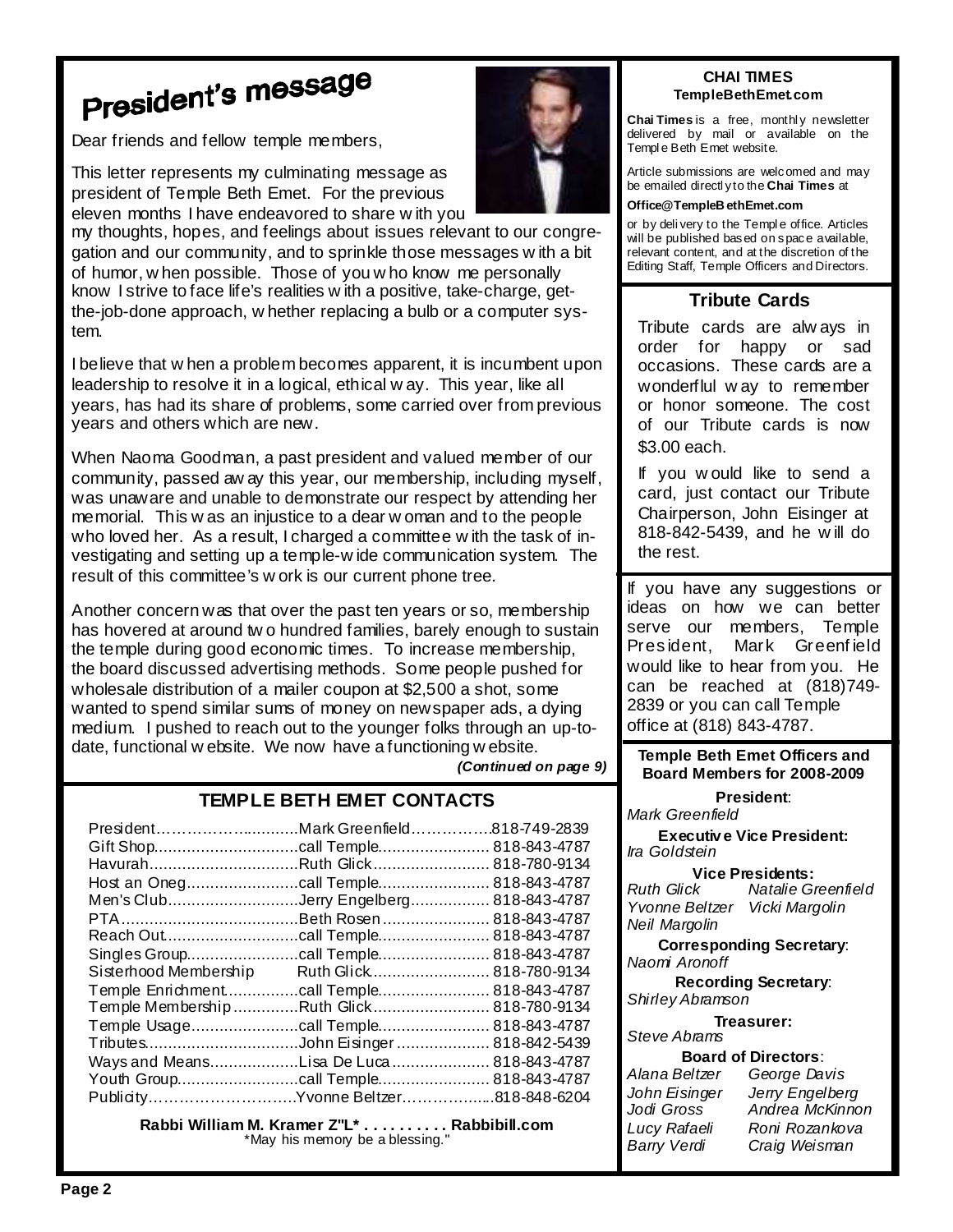#### **Rabbi Says**: (Continued from page 1) **June Yahrzeit Donations**

 My point about both of these incidents is this: sometimes in our vision of w hat the Temple is to be, w e lose sight on w hat it w as built upon and what it is. It w as built upon the foundation of RE-FORMING THE JEWISH COMMUNITY OF BUR-BANK AND GREATER LOS ANGELES. No matter how we view that, reform does mean to re form. The Jew ish world of 5769 (2009) is much different than the Jew ish w orld of 5719. The Burbank community today is much different now than in 1958. Temple Beth Emet w as formed by people w ho sought an alternative vision to w hat was available to them then. These people, as they sought that vision, w ere each very different from the other. But one thing they had in common, they knew the way to grow would involve alternative dreams. Dream B could or w ould be the alternative to A; C could or would be the alternative to B, etc. Most importantly, our congregation, from the founding fathers and mothers on, has held most dearly and clearly in its Heart, that in order to make TBE the "Temple with a Heart", not just a 'part time Temple', w e must have people w illing to give their ideas, their thoughts, their blood, their sw eat, their bones, their sinew s and their spirits to help build the Temple. This commitment of time, energy and emotion some w ould call Volunteerism. I call it the highest form of TZEDAKAH, righteous behavior. And as one of the most important parts of my position as Rabbi is encouraging and increasing Tzedakah, here are my first sets of Mitzvoth of Tzedakah of Temple Beth Emet:

Say, I disagree, w ith any new ly proposed idea and, then, provide a non-emotional w hy or at least an objective objection. Say, that idea is inconsistent w ith Temple Beth Emet policies and, then, provide an idea that is factually consistent w ith Temple Beth Emet's favorite policy which is" Always do Alternatives to Establishment Judaism when the need arises." Then, w hen the discussion has ended, in w hichever way it does, devote your energies to making that decision a success, even if you question it. Friends, each of us gives from his/her unique reservoir of Giving, each has particular needs for his/her vessel of Receiving. Let us give to those w ho are in need from our need to give and let them give to us for our needs. B'ahava,

Rabbi Mark

**Helen Taenzer Lott**  ...In loving memory of **Erwin Taenzer** 

**Manuel Silverstein**  ...In loving memory of **Dora Silverstein** 

**Mr. & Mrs. Roger Wasserman**  ...In loving memory of **Madelynne Wasserman** 

**Alan Young**  In loving memory of **Ruth Young** 

## Jr. Choir in Shabbat ShaBroadway



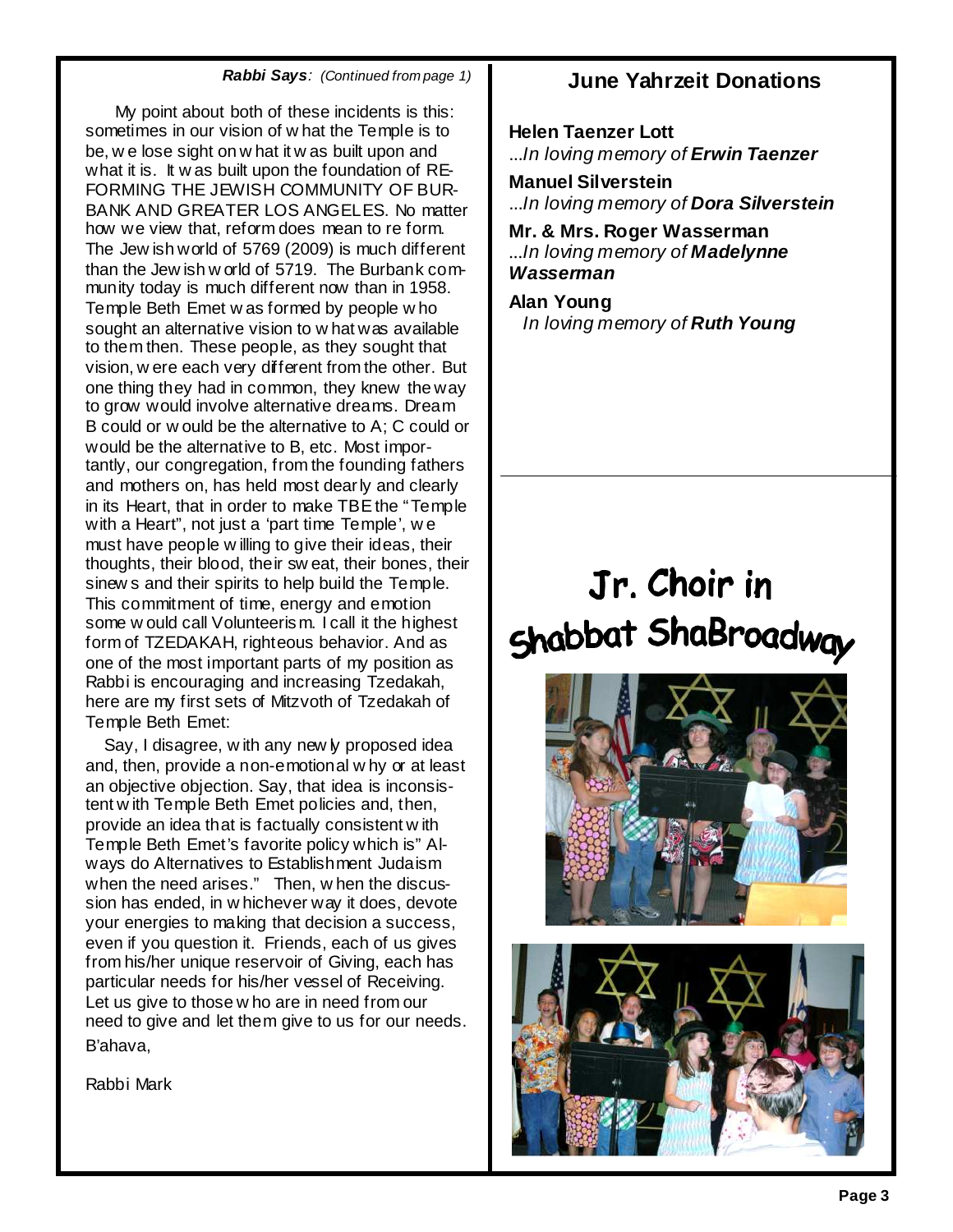## Temple Member Chai Lights

**Pursuant to the by-laws of Temple Beth Emet,** notice is hereby given that the annual meeting of the membership of Temple Beth Emet will be held on Tuesday, June 9, 2009 at 7:30 p.m. at the Temple. The purpose of this meeting is the election of the officers and directors for the term July 1, 2009 to June 30, 2010, and such other and further business as may be presented.

**Jeannie Mintz** is teaching a summer math and algebra class for small groups of five to ten students. This is a lower cost alternative than private tutoring for students who haven't yet mastered these concepts during the school year. Classes are available through the Burbank Parks and Rec system. New brochures are out or sign-up on-line at: http://tiny.cc/XFT9e.

**Thanks to Cody Weisman and Boy**  Scout Troop 210, our temple courtyard received a **much-needed face-lift**. The Scouts replaced, sanded and stained five wooden benches, sanded and re-stained the wood trim on the patio floor, cleaned storm drains and gutters and repaired light fixtures. Congratulations, Cody, for a job well done!!



#### Mitzvah of bikkur holim

We would like to know if you are ill, in the hospital (or being treated at home), not as an exercise in gossip, but as an opportunity for  $\mathbf{b}$ ik-

**kur holim,** to extend a helping hand or a word of encouragement to the sick person. Yet it is quite possible you are not yet ready to share the private fact of being sick with us. We are ready, whenever, you are ready.

**Sylvia Sutton** was in the hospital, **Stuart Friedman** had knee surgery, **Lee Stacel, George Davis and Cecilia Kaufman have been** ill.

We miss seeing **Evelyn Jackman** at Temple. Hope to see her back soon.

> **Remember the sick with cards, calls and visits.**

### **Temple Beth Emet Community Needs**

- ♦ Are you in need of employment?
- ♦ Are you in need of someone to employ?
- Do you need help with chores?
- ♦ Do you have housing needs, vehicle needs or miscellaneous needs?

This column was created to assist members in finding help with their needs. If you would like to place an announcement in this column, call the office and describe the need in 25 words or less, leave a suitable telephone number and your first name. We will post it in the next month's Chai *June* | Times for two issues.

**Anniversary Please let us know if you are in need of a job or if you are in need of someone to employ. Call Temple office.** 

> **Employment wanted: Eager college student looking for part-time/full-time employment.**

**Contact Temple office if you have employment needs.**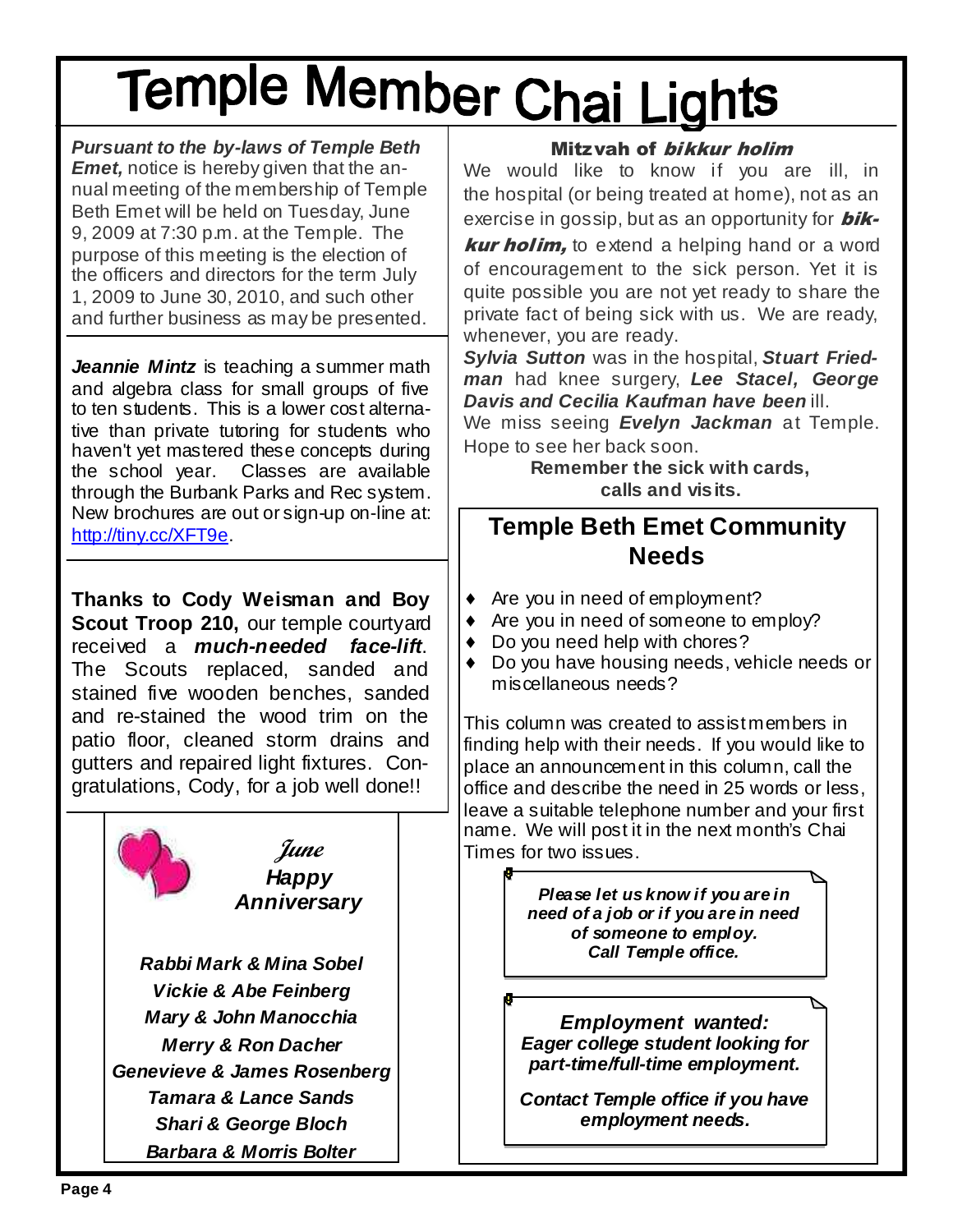



#### **To Stacie Barlow**,

A HUGE thank you for all your involvement with our Temple. From your help with the Bar/Bat Mitzvahs to all the

home made goodies with which you shower us. Your enthusiastic participation and generosity have been invaluable and so very much appreciated.

**Stacie, Thank you!**

**Life Line Screening** w ill be here at the temple on Monday, June 29. They offer five tests:

**Stroke/Carotid Artery Screening, Heart Rhythm Screening (Atrial Fibrillation), Abdominal Aortic Aneurysm Screening, Peripheral Arterial Disease Screening and Osteoporosis Screening.**  Pre-registration is required. Call: 1-800-679-5192.

#### **New Advice About Bone-Density Tests**  (*taken from an article that appeared in a UC Berkeley Wellness Letter)*

Do all w omen in their fifties need a bone-density test? No, but a great many could benefit from know ing how their bones measure up. And at age 65 all w omen should be tested.

Osteoporosis is the abnormal thinning of the bone that often accompanies aging. It may lead to fractures and disability or even death; it affects men, too, though usually at more advanced ages.

Everyone, beginning as early as possible, should take all possible steps to keep bones strong. Regular w eight-bearing exercise (brisk w alking, w eightlifting, stair-climbing, or physical labor) is essential. So is a good diet, w ith an emphasis on calcium: low -fat or non-fat dairy products as part of a diet based on fruits, vegetables, and whole grains. Most older w omen need a calcium supplement to get their intake up to the recommended daily 1,200 to 1,500 milligrams of calcium. As you get older, you may also benefit from supplemental vitamin D, which is essential for bone-building. Many multivitamins contain 400 IU of vitamin D, the recommended daily intake for those age 51 to 70 (those over 70 need 600 to 800 IU). Of course, smokers should quit smoking, and drinkers should keep their intake moderate (at most tw o drinks daily for a man, one for a women).

**The last day of Religious School is Saturday June 6.** It is also **Teacher Appreciation Day.** On behalf of everyone, I'd like to thank our teachers, Lucy and Rabbi Mark — we value your work!

As the 2008-2009 school year comes to an end, I want to thank everyone (Parents, Teachers, Students, Members) for participating. Whether your participation was providing the Religious School with requested items or volunteering at an event, your message to your child and the school was clear: I want to be involved in my child's Jewish education.

If you know of a child or family that would like to join us, please recommend our religious school. Adding friends to our Temple family makes us a stronger Temple community.

See you in September at our first day **Family Brunch & School Registration.** 

Beth Rosen

#### **Editorial--**

As noted in this and last month's newsletter, temple elections will be held on Tuesday evening, June 9<sup>th</sup>. These elections will be part of the Annual General Membership meeting. "General Membership" each and every member of the temple with an interest in seeing the temple flourish and grow should attend this meeting. Attending does not commit one to anything more than becoming informed, maybe asking a question or two and casting a vote as an "owner" of the temple. Our Temple With A Heart is coming to a crossroads. Unity and the desire for success and survival are what should be in everyone's hearts and minds as we start a new temple year. We are going to see new names joining the Board of Directors alongside an impressive list of seasoned veterans. This multi-generational involvement is what we need – the veterans guiding the [equally qualified] newbies. We all have so much to learn from each other! Our differences, various opinions and expertise, sometimes even a little conflict, are what make the world go 'round. Be informed, join the dialogue, *open your minds and hearts* and be a part of the give and take that makes our beloved Temple so special. – Andrea McKinnon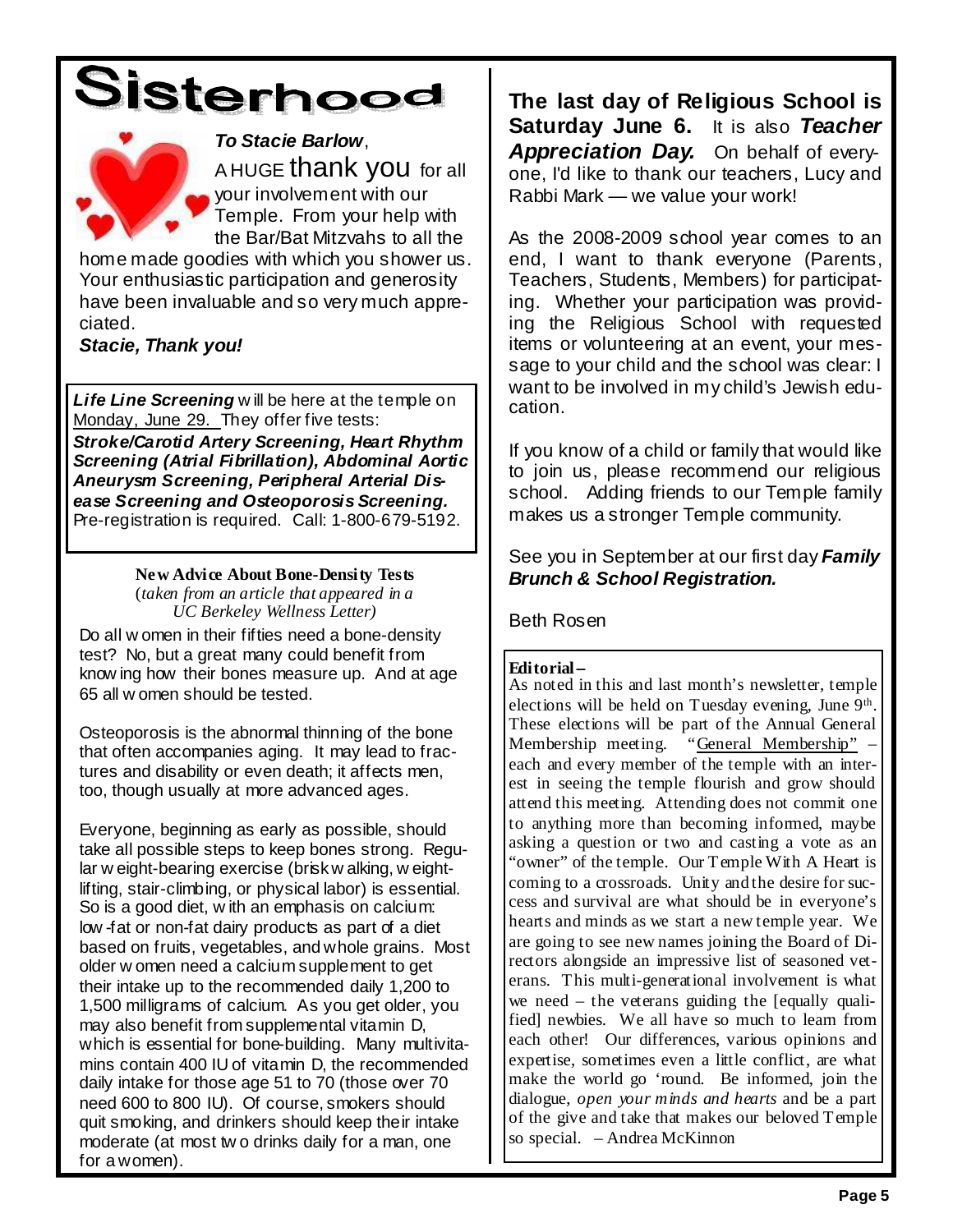| 2009                                                                                                                                                               |                                                 | June                                                                                                                 | 5769                        |
|--------------------------------------------------------------------------------------------------------------------------------------------------------------------|-------------------------------------------------|----------------------------------------------------------------------------------------------------------------------|-----------------------------|
| <b>Sunday</b>                                                                                                                                                      | <b>Monday</b>                                   | <b>Tuesday</b>                                                                                                       | Wednesday                   |
|                                                                                                                                                                    | $\boldsymbol{\mathcal{L}}$                      | $\overline{2}$                                                                                                       | $\overline{\mathbf{3}}$     |
| $\overline{7}$<br>10:00 AM<br><b>Sisterhood Meeting</b>                                                                                                            | 8                                               | $\boldsymbol{9}$<br>7:30 p.m.<br><b>Annual Meeting</b><br>of the membership<br>& election of officers<br>& directors | 10<br>6:15 PM Cribbage Club |
| 14<br><b>Flag Day</b>                                                                                                                                              | 15                                              | 16                                                                                                                   | 17<br>6:15 PM Cribbage Club |
| 21<br>9:30 AM<br>Men's Club meeting<br>and breakfast<br><b>Father's Day</b><br>The greatest gift I ever<br>had came from G-d;<br>I call him Dad!<br>author unknown | 22                                              | 23                                                                                                                   | 24<br>6:15 PM Cribbage Club |
| 28                                                                                                                                                                 | 29<br>8:00 AM to 5:00 PM<br>Life Line Screening | 30                                                                                                                   | 1<br>6:15 PM Cribbage Club  |
| 5                                                                                                                                                                  | 6                                               | $\overline{7}$                                                                                                       | 8<br>6:15 PM Cribbage Club  |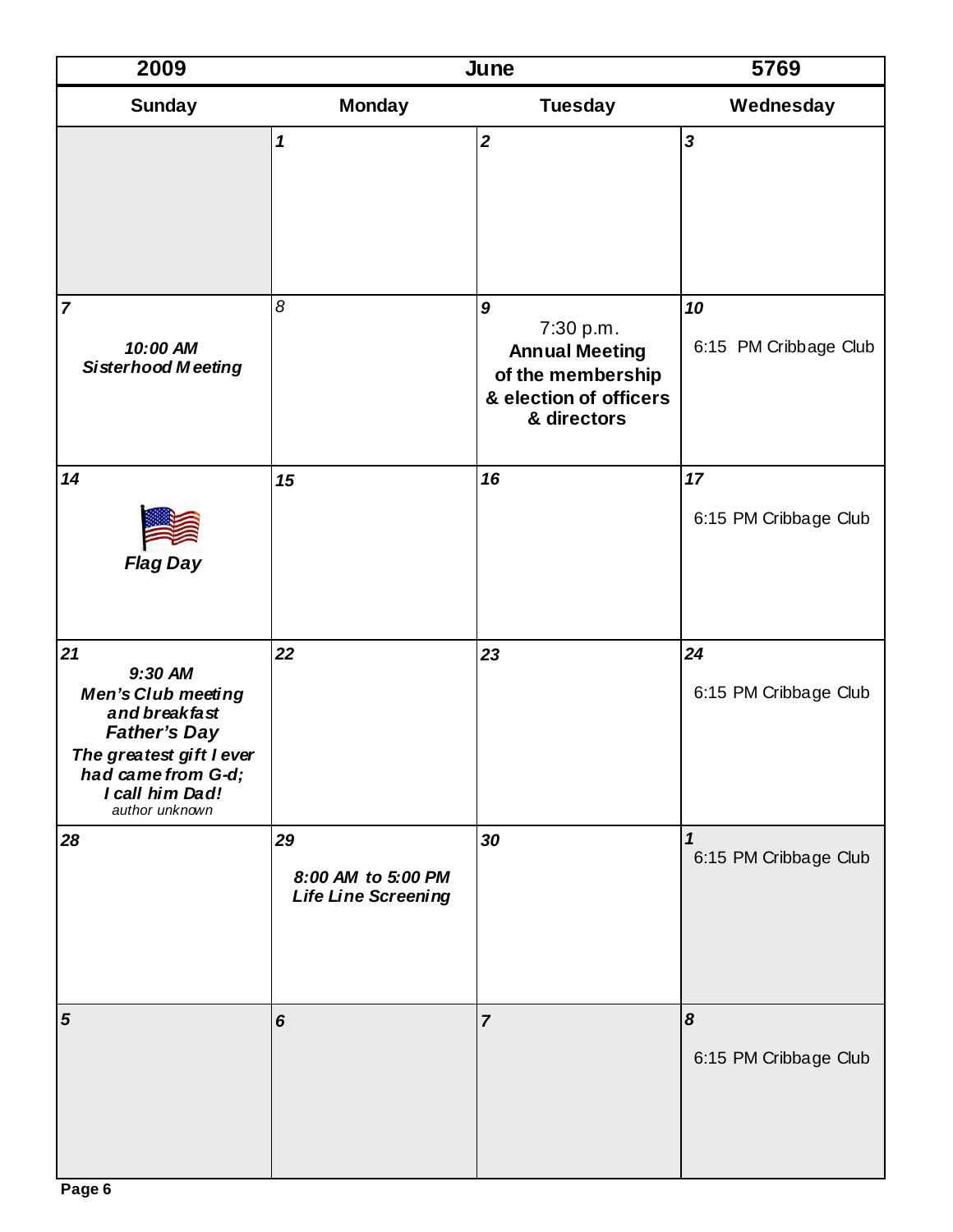| 2009             | June                                                                              | 5769                                                                                                                         |
|------------------|-----------------------------------------------------------------------------------|------------------------------------------------------------------------------------------------------------------------------|
| <b>Thurs</b>     | Friday                                                                            | <b>Saturday</b>                                                                                                              |
| $\boldsymbol{4}$ | $\sqrt{5}$<br>7:30 PM Shabbat Services<br>Oneg Shabbat hosted by<br>Naomi Aronoff | $6\phantom{a}$<br>9:00 AM Religious School<br>(last day)<br>"Teacher Appreciation Day"<br><b>Alissa Aronoff Confirmation</b> |
| 11               | 12<br>7:30 PM Shabbat Services                                                    | 13                                                                                                                           |
| 18               | 19<br>7:30 PM Shabbat Services                                                    | 20                                                                                                                           |
| 25               | 26<br>7:30PM Shabbat Services                                                     | 27<br>Men's 250 - uffle                                                                                                      |
| $\overline{2}$   | $\mathbf{3}$<br>7:30PM Shabbat Service                                            | $\overline{\mathbf{4}}$<br><b>Independence Day</b>                                                                           |
| $\boldsymbol{9}$ | 10<br>7:30 PM Shabbat Services                                                    | 11                                                                                                                           |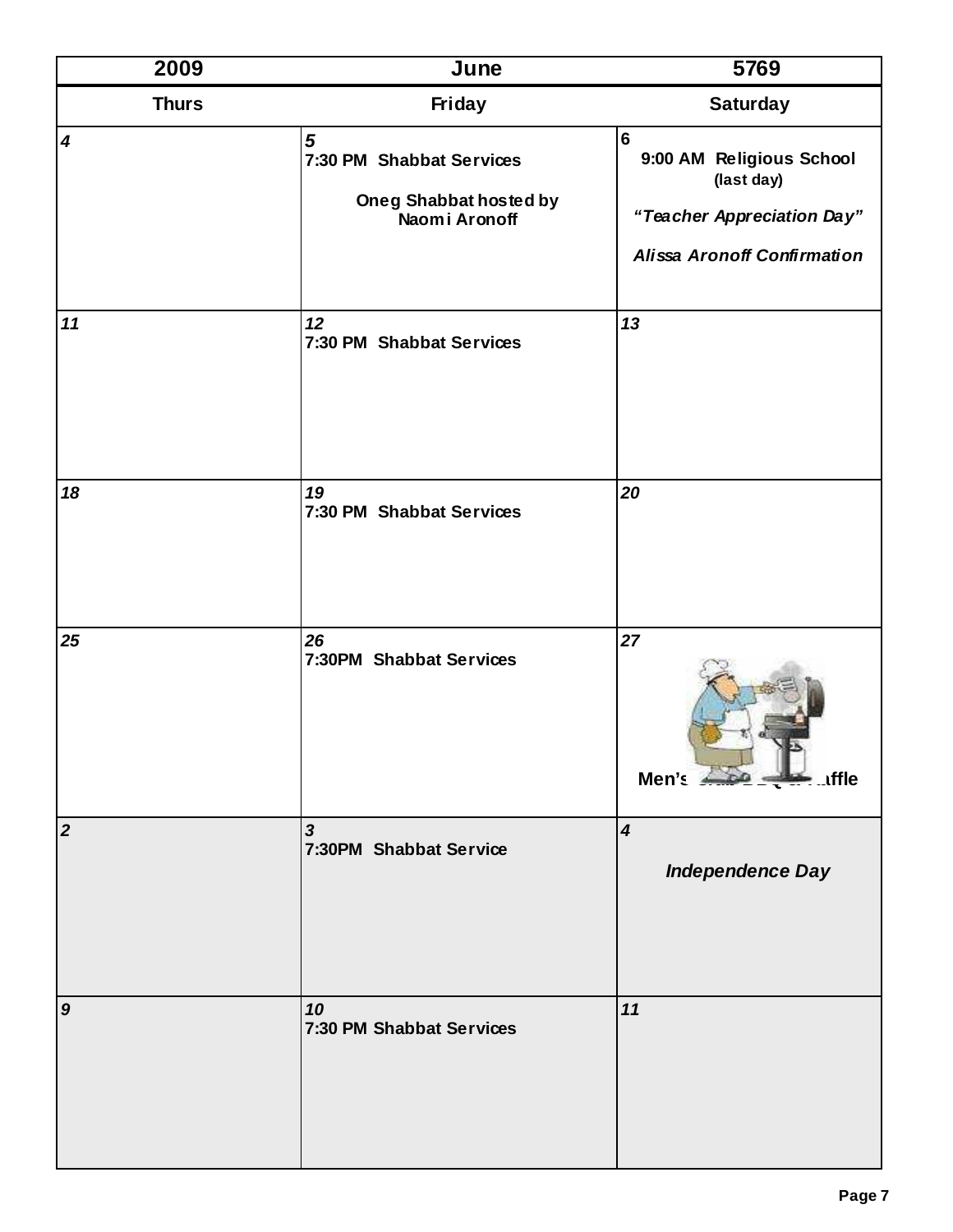### June Yahrzeits

| <b>NAME</b>                                          | REMEMBERED BY                            | <b>DATE</b>      | <b>NAME</b>          | <b>REMEMBERED BY</b>  | <b>DATE</b> |
|------------------------------------------------------|------------------------------------------|------------------|----------------------|-----------------------|-------------|
| June 5 at Temple                                     |                                          |                  | June 19 at Temple    |                       |             |
| Peter Goldman                                        | M/M Ralph Sterling                       | June 1           | Irene E. Kleinberg   | Carole Eisinger       | June 18     |
| Susie Ferran                                         | The Schaffer Family                      | June 1           | Edward a. Goldsmith  | Gary Goldsmith        | June 18     |
| Edith Schoen Borisoff Paul Borisoff                  |                                          | June 2           | Edward A. Goldsmith  | Marion Goldsmith      | June 18     |
| Shirley Mason                                        | Harriett Schwab                          | June 2           | Dorothy Copalowitz   | Congregation          | June 18     |
| Mildred Broomfield                                   | <b>Bernard Berman</b>                    | June 3           | Simon Kramer         | Betty W. Kramer       | June 19     |
| Leonard N. Segall                                    | Dee Segall                               | June 3           | Stephen Kayser       | <b>Bennett Kayser</b> | June 19     |
| Marilyn Baker                                        | <b>Belle/Jack Baker</b>                  | June 4           | Jacob Nudelman       | Harland Green         | June 20     |
| Sarah Weitzman                                       | Jack Weitzman                            | June 5           | Helen Pappert        | Marilyn Pappert       | June 20     |
| Joseph Frischman                                     | William Frischman                        | June 6           | Herman Hahn          | Fritz Philipsborn     | June 20     |
|                                                      |                                          |                  | <b>Ruth Levin</b>    | Nachama Bernard       | June 20     |
| June 12 at Temple                                    |                                          |                  |                      |                       |             |
| Peter Hurkos                                         | Stephanie Hurkos<br><b>Yonat Silvers</b> | June 8<br>June 8 | June 26 at Temple    |                       |             |
| Judy Dangoor<br>Rabbi William Kramer Betty W. Kramer |                                          | June 8           | <b>Belle Klivans</b> | Dean Klivans          | June 21     |
| Maurice Beare                                        | <b>Audrey Beare</b>                      | June 9           | Aleck Hoffman        | Linda Kranz           | June 21     |
| Selma Beck                                           | <b>Russell Beck</b>                      | June 10          | Morris Feinsilber    | <b>Russell Beck</b>   | June 21     |
| <b>Karl Teller</b>                                   | Mickey Teller                            | June 10          | Morris Feinsilber    | William Feinsilber    | June 21     |
| Sidney Dash                                          | Jerry Dash                               | June 10          | <b>Ida Shvalb</b>    | Louis Schwab          | June 22     |
| Adele Pashow                                         | <b>Richard Emerson</b>                   | June 12          | Helen Walton         | Jeff Walton           | June 23     |
| Abe Jacobs                                           | Rosslyn Block                            | June 12          | Anna Carton          | Elizabeth Rosen       | June 23     |
| Cecilia Feldman                                      | Pamela Franklin                          | June 12          | James Pollard        | Penny Pollard         | June 23     |
| Grace Libman                                         | Gerald Libman                            | June 12          | Albert Nelson        | Arda Paley            | June 24     |
|                                                      |                                          |                  | Nathan Mehlman       | Phylis Mehlman        | June 26     |
| June 19 at Temple                                    |                                          |                  | Seymour Steinberg    | <b>Steve Daniels</b>  | June 27     |
| Samuel Polakoff                                      | Bertha Yaras                             | June 15          | Irving Bibicoff      | Bruce Bibicoff        | June 27     |
| Samuel Leon Bay                                      | Sam Bay                                  | June 15          | Lona Katz            | Frances Kleinberg     | June 27     |
| Regina Glatzer                                       | Flo Mazzei                               | June 16          |                      |                       |             |
| Mary Mazor                                           | <b>Joan Strauss</b>                      | June 16          | July 3 at Temple     |                       |             |
| Max Rosen                                            | Elizabeth Rosen                          | June 16          | Melva Green          | Harland Green         | June 28     |
| Minnie Stacel                                        | Leroy Stacel                             | June 16          | Minerva Sandelman    | Joyce Feinsilber      | June 28     |
| Vivian Liberson                                      | Katie Liberson                           | June 17          | Jerry Fox            | Jules Fox             | June 29     |
| Vivian Liberson                                      | Philip Liberson                          | June 17          | David S. Rudnick     | Jules Fox             | June 29     |
| Ida Kadish                                           | Elizabeth Rosen                          | June 17          | Charles Kayser       | Bennett Kayser        | June 29     |
| Annie Salisch                                        | The Salisch Family                       | June 17          | Martin G. Kashuk     | Warren Kashuk         | June 29     |
| <b>Frank Rattner</b>                                 | Arnold Rattner                           | June 17          | Morris Beck          | <b>Russell Beck</b>   | June 29     |
| Kay Miriam Ferris                                    | Nissim Ferris                            | June 18          | Arthur Philipsborn   | Fritz Philipsborn     | June 30     |
| William Blakeman                                     | Lillian Blakeman                         | June 18          | Anna Sommerfield     | Gil Somerfield        | June 30     |

٦

ı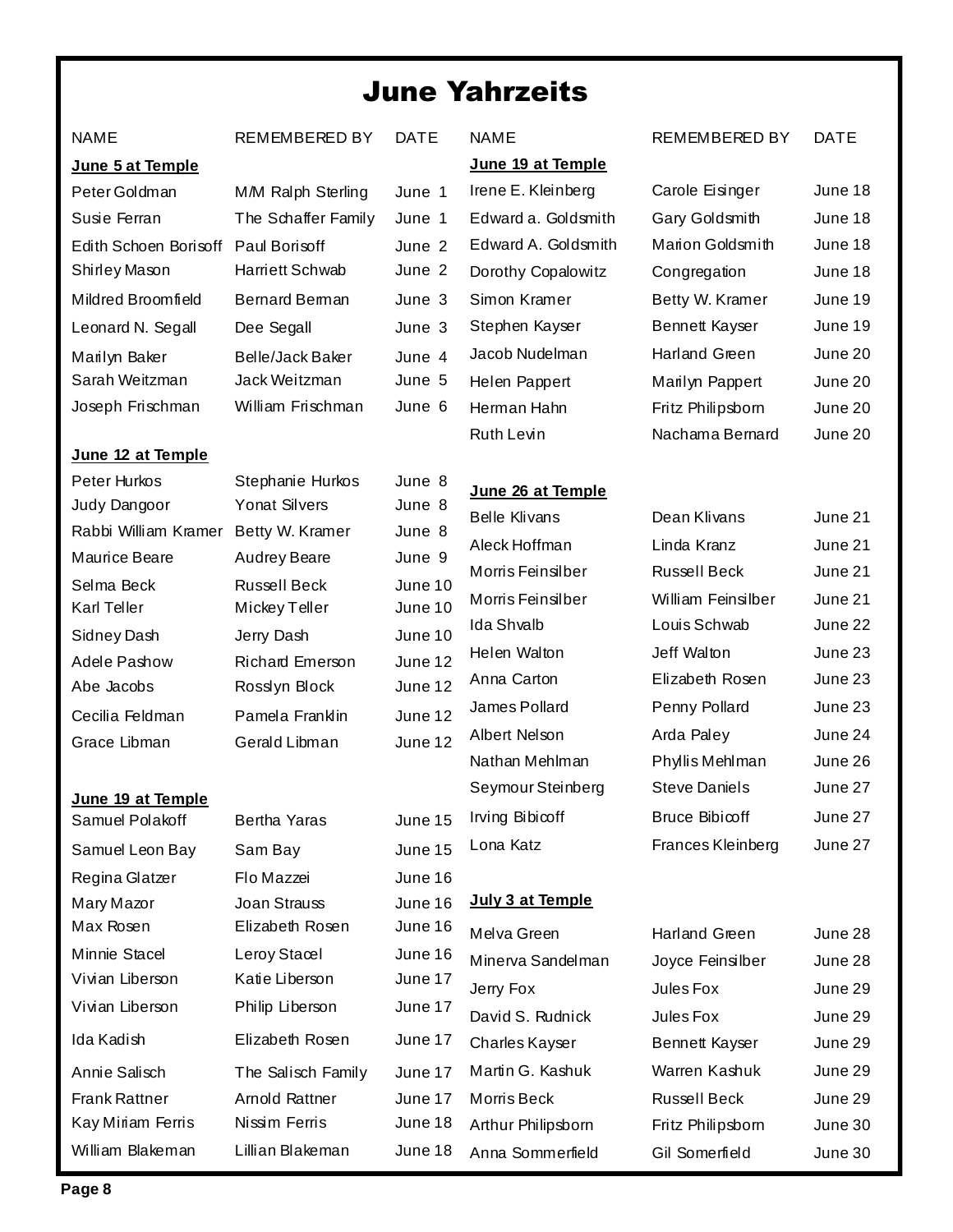#### **President's Message** (Continued from page 2)

Our ability to serve the community had been hampered by an outdated, inefficient recordkeeping system. Unfortunately, the computer and software sat, gathering dust, for tw o years after being purchased. In response to my urging, my son, Jeremy donated hundreds of hours to set up and prepare the temple's current computer system. When Jeremy returned to school, Beth Rosen took over arranging the remaining set- up. Now we have a more modern system, although it is still not fully functional.

This year has been special: it is the 50th anniversary of our temple. Over 100 people celebrated at the Castaw ay with a magnificent Gala that included dinner, entertainment, dancing, presentations, and a silent auction. As a bonus, it raised \$7,600 to benefit our temple, all accomplished by the hard-w orking and dedicated committee of a mere 14 individuals, four of them in my family. This event follow ed the success of last year's first Harvest Ball, w hich served as "practice" for the Gala and, despite the naysayers' predictions, cleared over \$6,500, a total of over \$14,000 raised in tw o years. As the chairs of this fundraiser, my w ife and I created a detailed manual for the temple to aid future fundraising efforts.

I have long believed that this temple could be strengthened if the parents of our religious school children had a reason to stick around and form a community. Therefore, I donated the tw o large market-style umbrellas and arranged for, at cost only, a special w holesale purchase on two patio tables and stands, all of w hich now are available for our members' use in our patio. An additional result of this push to involve our parents in the temple community w as the creation of our new havurah, already boasting a membership of more than 20 families

Recently, the board approved the new prayer books now used for Friday night services. I arranged to purchase these books through my company, at no profit, for a much better price than the temple could have gotten on its ow n.

Our temple has also hosted other significant events this year including Shabbat Across America, a Community Seder and a Women's Seder, and a dog and car w ash that raised \$500.

These are only some of this year's accomplishments. While I am proud of w hat w e have

accomplished, I am concerned for the future of our temple. Our building is show ing its age. This year alone w e paid large sums to repair our sew er line (\$13,000), the roof (\$1,300), a w ater fountain (\$700), and an air conditioner (\$500). Our parking lot is in need of repaving but has been deferred due to cost. We anticipate more problems w ith our physical plant as our w ell-loved and w ell-used building ages. According to the treasurer's reports delivered by Ira Goldstein, w e have been running a consistent deficit of \$4,000 per month. It doesn't take too much math to realize w e must find w ays to both reduce costs and to raise funds in order to survive. To this end, I again encourage our membership to spend our funds w isely and to create major fundraising activities.

In my monthly message as president and through my presentation during High Holy Days, I have urged everyone to support our community. As a leader, I have w orked diligently for this temple, not for power or glory or profit, or to be re-elected, but because it is the right thing to do. Now it is the time for you to do w hat is right, not w hat is easy. Judge a plan by its merits. Judge a person by w hat he or she does, not just w hat he promises.

Sincerely, Mark Greenfield, President, Temple Beth Emet

**To the Caring Community of Temple Beth Emet:** Please remember our Children's Hospital toy<sup>-</sup> box located in the foyer of the Temple. Toys play an important role in the hospitalization of a child. They canalleviate fear, anxiety and in some cases, can even diminish pain. Childrens Ho spital distributes approximately 500 toys each week to the young patients at the hospital. Oftentimes they cannot keep enough toys on their shelves. If you can, please bring a new toy to temple to  $\overline{\phantom{a}}$ donate to Childrens Ho spital. Remember, **toys must be brand NEW** (to prevent infection) and something a childcan play with in bed.

In addition, the hospital has a "Literally Healing" program. They use books every day to help their patients during. their care and recovery. Books are used to provide over. 2,000 hours of "Read Aloud" activities during Story Time and Bedside Reading. Each year, the hospital gives away 15,000 books to their patients. Their need for books is great. Again, books must be brand new. Their<sup>t</sup> greatest need is for bilingual (English/Spanish) board and picture books.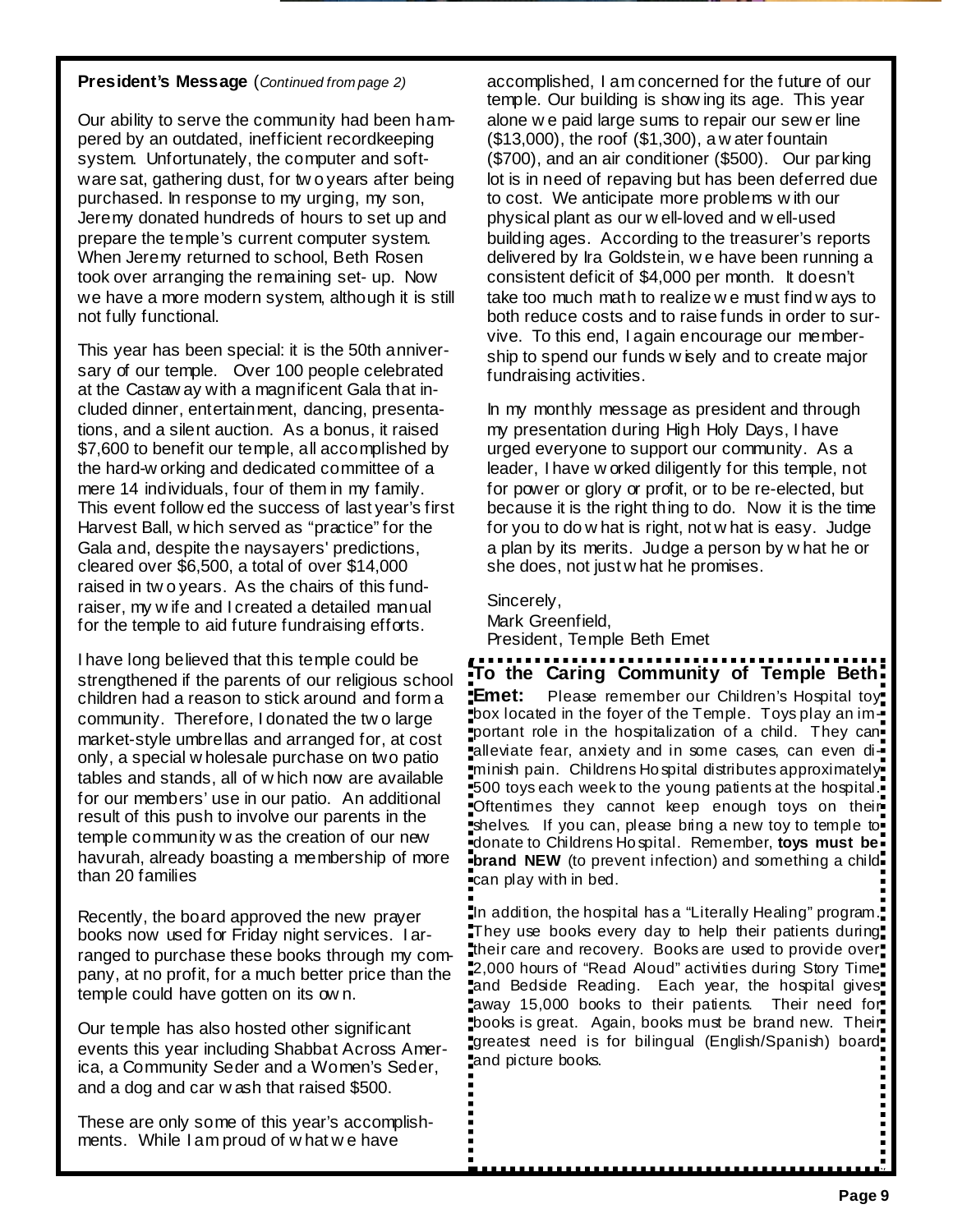| <b>IRA L. GOLDSTEIN</b><br><b>ATTORNEY AT LAW</b><br>2550 N. Hollywood Way, Suite 201<br>Burbank, California 91505<br>(818) 845-1421<br><b>Estate Planning - Probate - Family Law</b><br><b>Civil and Business Matters</b>                                  | <b>Babysitting Service</b><br><b>Katy and Zoey Rosen</b><br>$(818) 843 - 7242$<br><b>We are Certified Babysitters</b><br>by the American Red Cross<br>of Santa Monica                                                                                                                                                                                                                                                                                                                                                                                           |
|-------------------------------------------------------------------------------------------------------------------------------------------------------------------------------------------------------------------------------------------------------------|-----------------------------------------------------------------------------------------------------------------------------------------------------------------------------------------------------------------------------------------------------------------------------------------------------------------------------------------------------------------------------------------------------------------------------------------------------------------------------------------------------------------------------------------------------------------|
| 1741 North Rose Street<br>John. S. Manocchia<br>Burbank, CA 91505<br>Auctioneer/Realtor<br>Mobile (818) 266-1372<br>Tel-Fax (818) 848-8436                                                                                                                  | HILLSIDE<br>MEMORIAL PARK AND MORTUARY<br>Special discounts and financing<br>for members of Temple Beth Emet<br>Paul Goldstein, Director of Sales<br>6001 Centinela Ave., Los Angeles, CA 90045<br>$(800)$ 576-1994 $\bullet$ (310) 641-0707 $\bullet$ FD 1358<br>www.hillsidememorial.org                                                                                                                                                                                                                                                                      |
| HEADLINES SALON<br>Ask for Mike or Jeanette<br>Michael Martone<br>Owner/Stylist<br>2819 W. Magnoli a Blvd.<br>Burbank, California 91506<br>818-841-9881                                                                                                     | Ralph's grocery store has changed their community<br>contribution/Ralph's Reward program. Even if you<br>have signed up for rewards in the past, you must to<br>do it again. You may do so in store or go to this link:<br>https://customer.ralphs.com/ManageCommunity Rew<br>ards Step1.aspx and you will be directed through the<br>sign in process, it is very easy! We are listed as Bur-<br>bank Temple Beth Emet. Every time you shop and<br>use your rewards card, the temple will get a percent-<br>age of the total. No easier fundraising than this!! |
| <b>Temple Beth Emet</b><br>600 N. Buena Vista St<br>Burbank CA 91505<br>(818) 843-4787<br>"the temple<br>with a heart"<br>An Independent Reform Congregation<br><b>Fran Bernstein</b><br>Kiddush Planner<br>We Welcome You To Our Friday Services - 7:30 PM | When I was a boy of fourteen, my father<br>was so ignorant I could hardly stand to have<br>the old man around. But when I got to be<br>twenty-one, I was astonished at how much<br>he had learned in seven years.<br>Mark Twain,<br>"Old Times on the Mississippi"<br>Atlantic Monthly, 1874                                                                                                                                                                                                                                                                    |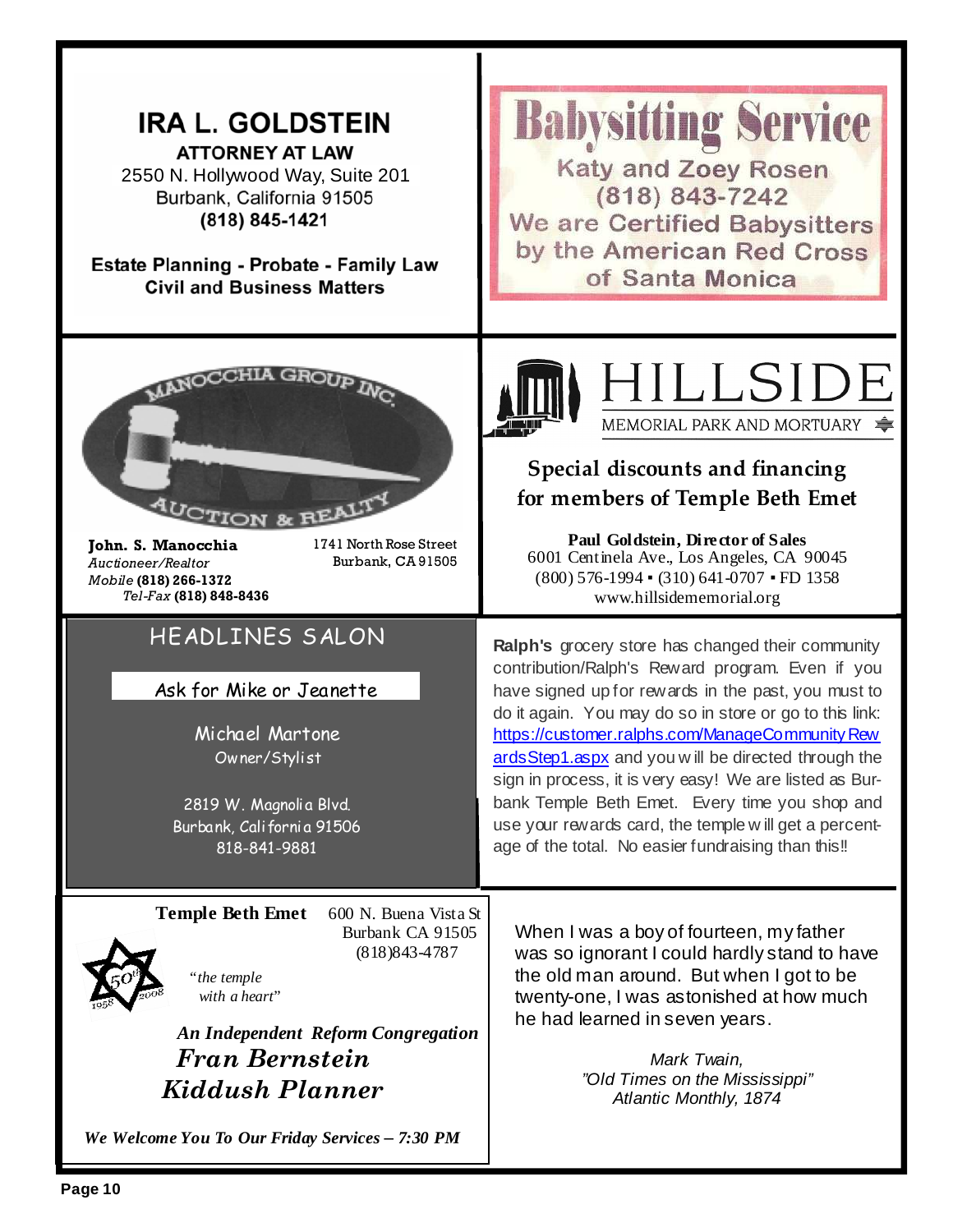